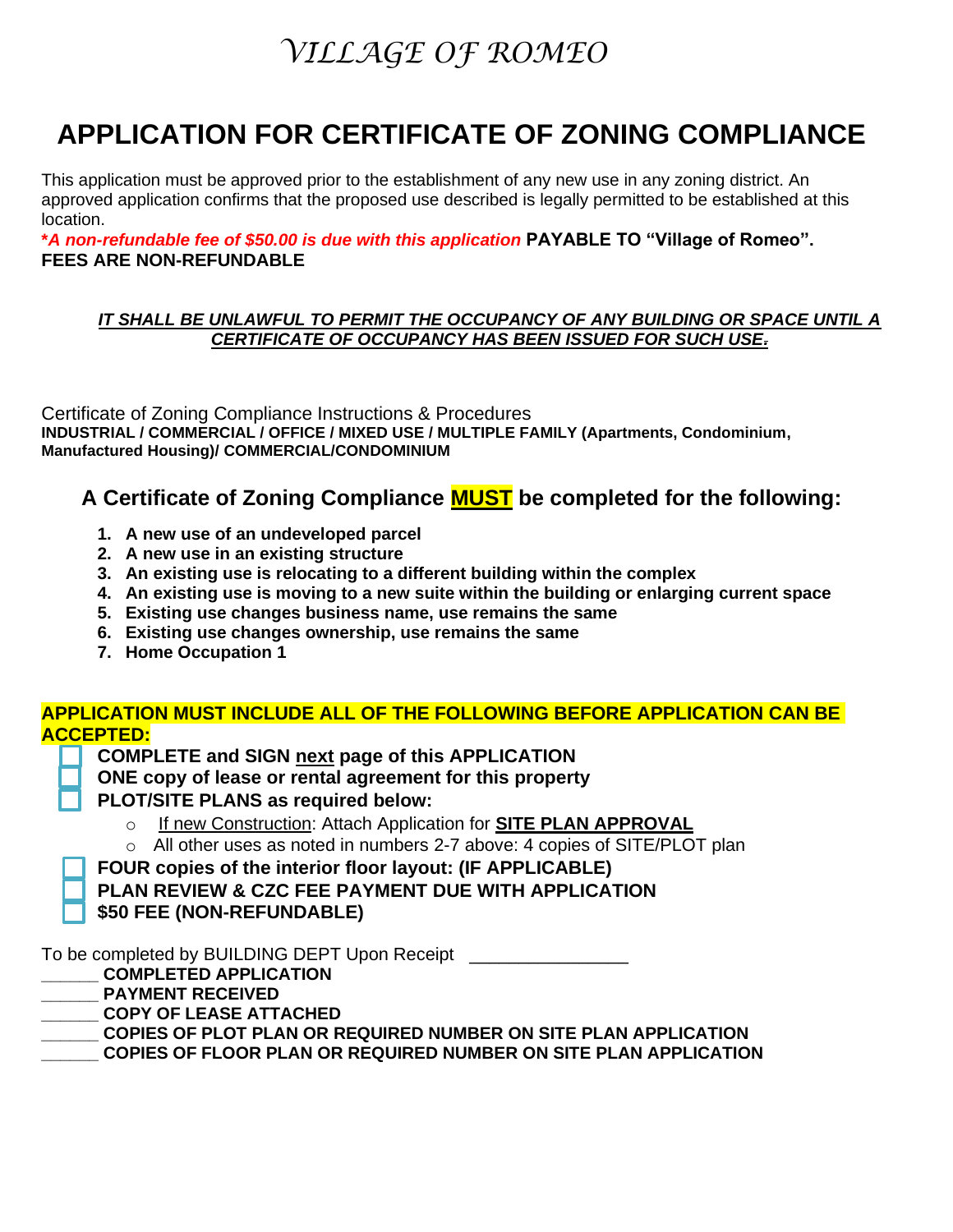**The Compliance REVIEW process will take between 5 and 7 working days. The Building Department will contact the applicant and owner when the review process is completed. Any comments made regarding the Application will be duly noted. If approval cannot be given the Applicant will be made fully aware of the necessary steps to resolve objections. The Applicant must satisfy any steps noted on the CZC as conditions such as obtaining a Site Plan Approval or Special Land Use Approval prior to receiving a Certificate of Zoning Compliance.** 

**ALL SIGNS (NEW OR REFACED) MUST HAVE AN APPROVED PERMIT PRIOR TO INSTALLATION**

#### **APPLICATION FOR CERTIFICATE OF ZONING COMPLIANCE**

| SUITE# (if applicable): _____                                                                                                                                                                                                                        |               |
|------------------------------------------------------------------------------------------------------------------------------------------------------------------------------------------------------------------------------------------------------|---------------|
| NAME OF SHOPPING CENTER or INDUSTRIAL COMPLEX IF APPLICABLE: ____________________                                                                                                                                                                    |               |
| <b>APPLICANT INFORMATION:</b>                                                                                                                                                                                                                        |               |
|                                                                                                                                                                                                                                                      |               |
| $Zip: \_\_$                                                                                                                                                                                                                                          |               |
|                                                                                                                                                                                                                                                      |               |
|                                                                                                                                                                                                                                                      |               |
| Choose one: ___ Owner ___Landlord ___ Real Estate Broker                                                                                                                                                                                             |               |
| If Applicant is other than Owner, please provide:                                                                                                                                                                                                    |               |
|                                                                                                                                                                                                                                                      | <b>Phone:</b> |
| PROPOSED USE: (check what is applicable) ___Condominium ___Apartments ___Manufactured<br>Housing __Mixed Use __Warehousing (storage) __Office __Retail __Personal Services __<br>Assembly __Institutional __Food & Beverage Service __ Public Use __ |               |
| <b>CHECK ALL THAT APPLY:</b>                                                                                                                                                                                                                         |               |
| Ownership Change __ New Tenant __ Use Change __ Business Name Change                                                                                                                                                                                 |               |
| Physical Alterations / Construction to the Building: ____ WILL NOT be made ___WILL be made<br>If alterations will be made Building/Trade Permit(s) are required.                                                                                     |               |